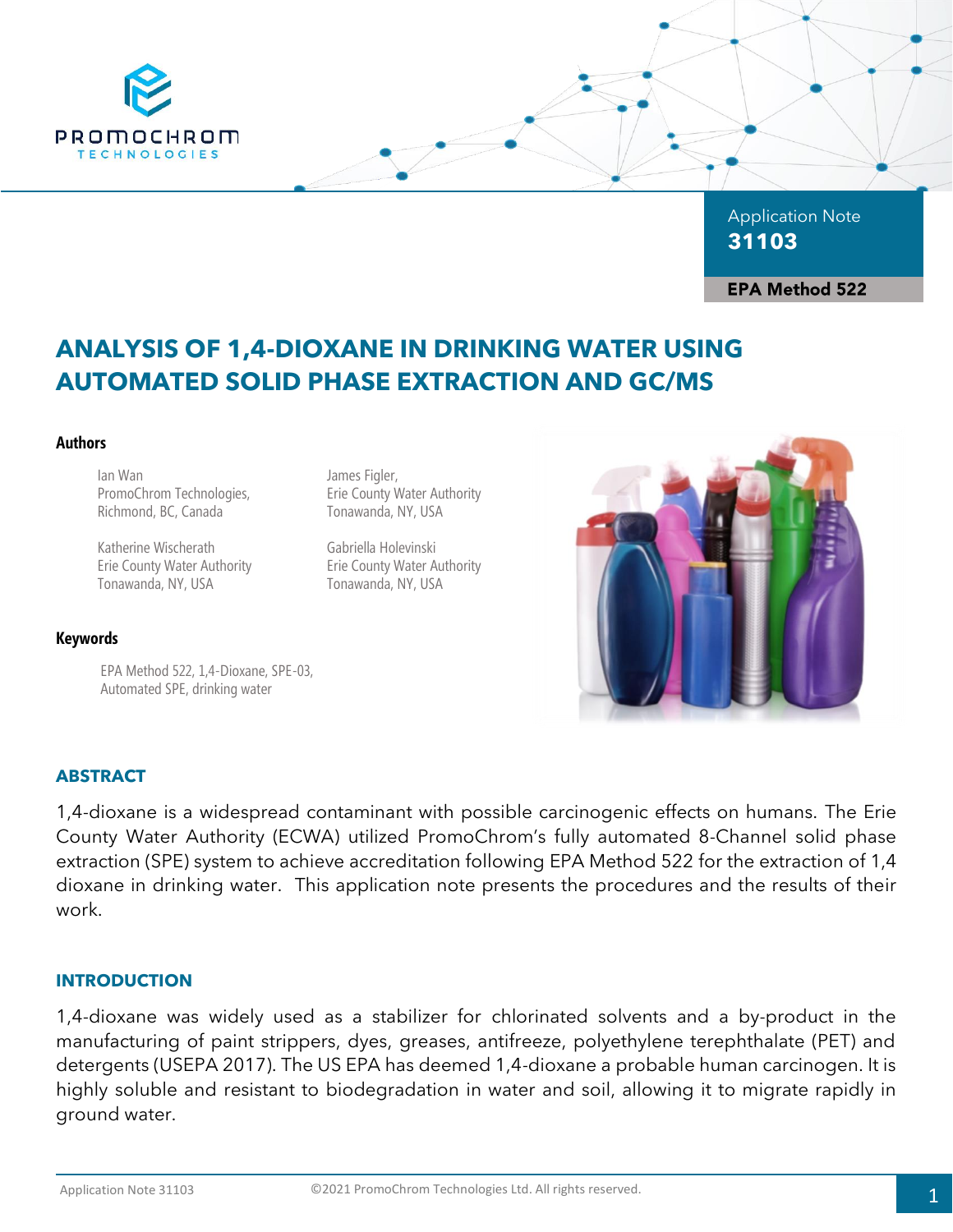This Application Note demonstrates the fully automated extraction of 1,4-Dioxane in 500 mL of aqueous sample following EPA Method 522 Option 1. It includes background, precision (IDP), accuracy (IDA) and determination of detection limits (MDL). The results were generated by ECWA using a PromoChrom SPE-03 8-channel system and have been approved by their accrediting body.

# **MATERIALS**

- PromoChrom SPE-03 system with MOD-005
- Restek 6 mL, 2 g coconut charcoal SPE cartridge
- Reagents and standards following EPA Method 522
- GC-MS



# **METHOD SUMMARY**

The workflow is based on EPA Method 522. Reagent water fortified with the dechlorinating and antimicrobial agents, surrogate (1,4-dioxane-*d8*) and analyte (1,4-dioxane) were extracted using the following method programmed on the SPE-03.

#### **Solvent 1** = DCM, **Solvent 2** = MeOH, **Solvent 3** = H<sub>2</sub>O, **W1** = Aqueous waste, **W2** = Organic waste

*Table 1 - EPA Method 522 Steps Programmed on SPE-03*

| <b>Action</b>       | Inlet 1    | <b>Flow</b> | <b>Volume</b>    | <b>Description</b>                                                           |
|---------------------|------------|-------------|------------------|------------------------------------------------------------------------------|
| Elute W2            | Solvent 1  | 5 mL/min    | 8 mL             | Condition with 8 mL DCM*                                                     |
| Air-Purge W2        | Air        | 5 mL/min    | 5 mL             | Push solvent through cartridges completely                                   |
| Elute W2            | Solvent 2  | 5 mL/min    | 8 mL             | Condition with 8 mL MeOH*                                                    |
| Air-Purge W2        | Air        | 5 mL/min    | 5 mL             | Push solvent through cartridges completely                                   |
| Elute W2            | Solvent 2  | 5 mL/min    | 3 mL             | Condition with 3 mL MeOH, not letting it dry                                 |
| Elute W1            | Solvent 3  | $10$ mL/min | $25$ mL          | Wash with $5 \times 5$ mL strokes of H <sub>2</sub> O                        |
| Add Samp W1         | Sample     | 10 mL/min   | 510 mL           | Load all 500 mL of sample                                                    |
| Blow N <sub>2</sub> | Time based |             | $10 \text{ min}$ | Dry cartridges for 10 mins at 2.5 L/min, 30psi                               |
| Collect 1           | Solvent 1  | 3 mL/min    | 4 mL             | Collect with DCM as elution solvent into fraction 1                          |
| Wait                | Time based |             | 1 min            | Let cartridge soak for 1 min                                                 |
| Collect 1           | Solvent 1  | 3 mL/min    | 3 mL             | Collect with another 3 mL of DCM                                             |
| Collect 1           | Solvent 1  | 3 mL/min    | 3 mL             | Collect with another 3 mL of DCM                                             |
| Air-Purge 1         | Air        | $10$ mL/min | $10 \, \text{m}$ | Ensure remaining DCM in lines and cartridges are<br>delivered into fractions |

\*ECWA uses 8 mL of DCM and MeOH to preserve the same steps used during manual extraction of EPA Method 521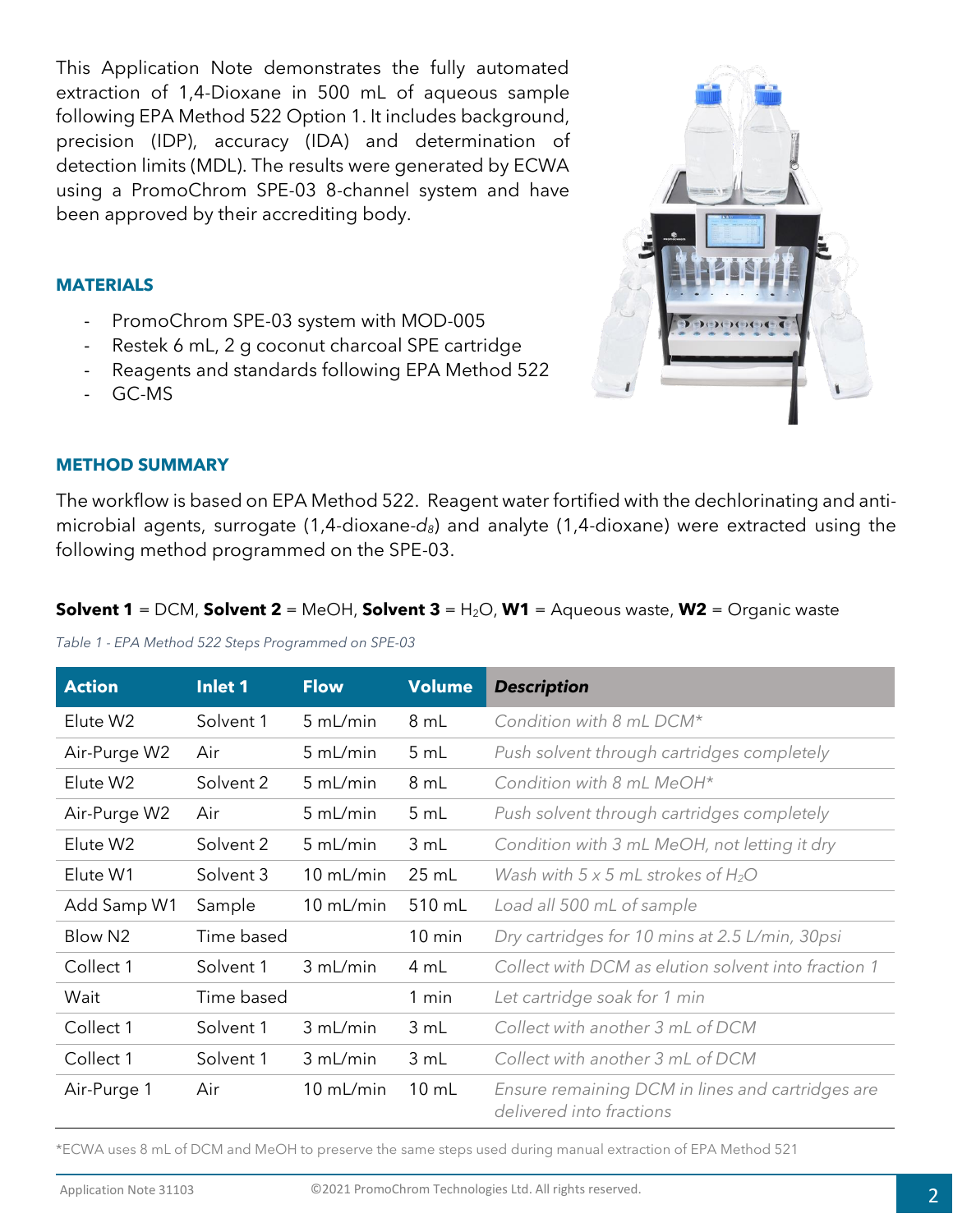Up to 8 x 500 mL samples can be extracted simultaneously in 132 minutes using the method above. With the new SPE-03 pump, the extraction time can be further reduced to under 110 minutes. After the fractions are collected, the top layer of water is pipetted off before topping the fractions up to 10 mL using DCM. Alternatively, labs have also used drying cartridges. Internal standard (THF-*d8*) is then added followed by anhydrous sodium sulfate to remove water. 1 µL is injected into GC-MS.

| <b>Parameter</b>           | <b>Value</b>                                                                                                                                            |
|----------------------------|---------------------------------------------------------------------------------------------------------------------------------------------------------|
| <b>GC-MS</b>               | GC with Single-Quad MS                                                                                                                                  |
| <b>GC Column</b>           | Thermo TG-VMS, 20 m $\times$ 0.18 mm ID with 1 $\mu$ m film                                                                                             |
| <b>Injection</b>           | 200 °C splitless injection<br>4 mm single taper with glass wool<br>0.5 min split delay<br>Constant column flow at 1.2 mL/min                            |
| <b>Temperature Program</b> | Initial temperature at 30 °C for 3 min<br>Ramp at 5 °C /min to 90 °C<br>Ramp at 20 °C /min to final temperature of 200 °C<br>Total run time of 20.5 min |
| <b>MS</b>                  | Full scan with mass range from 24-100 amu<br>Acquisition start at 4.4 min<br>Source temperature at 200 °C<br>Transfer line temperature at 200 °C        |

#### **GC-MS CONDITIONS**

Method requirements were met with a shorter and thinner film GC column which is also used for a different analysis. Running MS in full scan gives a complete spectrum for better confirmation and is also able to achieve the required sensitivity.

ECWA uses a 6-point calibration curve from 0.20 ppb to 10 ppb,  $R^2 = 0.9995$ 



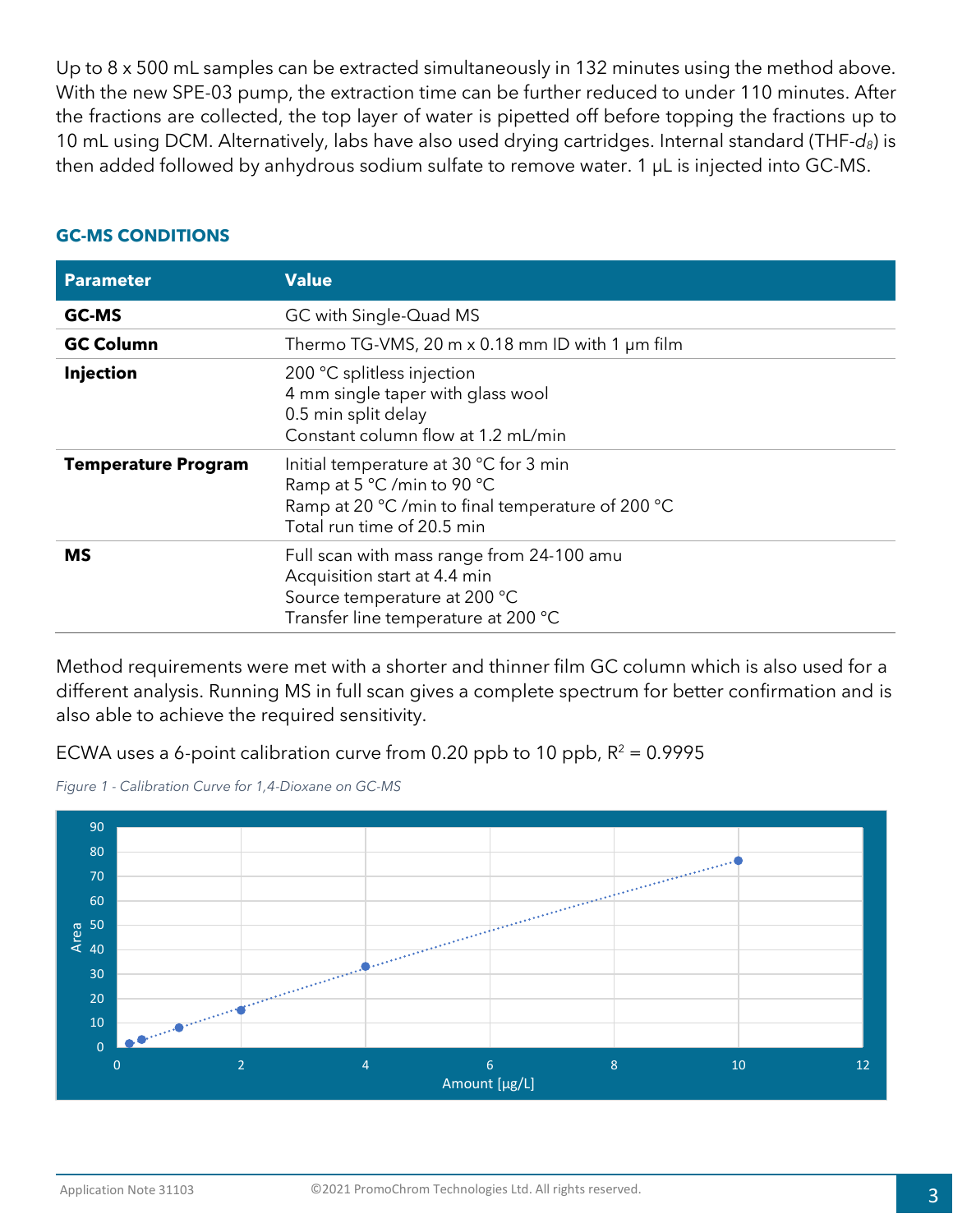#### **RESULTS**

# **Accuracy and Repeatability**

The Initial Demonstration of Precision (IDP) and Initial Demonstration of Accuracy (IDA) results were determined from a batch of 4 LFBs spiked in the middle of the calibration range at 5 µg/L. The method requires %RSD to be  $\lt$  20% and the average recovery to be within  $\pm 20\%$  of the actual concentration.

*Table 2 - IDC Recoveries at 5.0 µg/L* 

|                 | <b>IDC-1</b> | <b>IDC-2</b> | $IDC-3$ | <b>IDC-4</b> | <b>Average</b> | %RSD  |
|-----------------|--------------|--------------|---------|--------------|----------------|-------|
| <b>Recovery</b> | 114%         | 111%         | 106%    | 85%          | 104%           | 12.6% |

# **Minimum Reporting Limit**

ECWA chose 1.0 µg/L to be their Minimum Reporting Limit (MRL), which is the same as the New York State Maximum Contaminant Level (MCL) for 1,4-Dioxane. The method requires that the Upper PIR Limit must be ≤ 150% recovery and Lower PIR Limit must be ≥ 50% recovery. Below are the results of a batch of 7 LFBs spiked at the MRL.

*Table 3 - MRL recoveries at 1.0 µg/L*

|                                                         |  |  |  |  | MRL-1 MRL-2 MRL-3 MRL-4 MRL-5 MRL-6 MRL-7 Upper PIR Lower PIR |
|---------------------------------------------------------|--|--|--|--|---------------------------------------------------------------|
| <b>Recovery</b> 111% 114% 105% 106% 112% 113% 106% 125% |  |  |  |  | 95%                                                           |

# **Detection Limit and Background**

The State of New York requires the extraction and analysis of 7 low level spiked samples and 7 MDL Blanks for Method Detection Limit (MDL) calculation, performed over at least 3 days. ECWA determined their MDL to be 0.042 µg/L based on the results of seven 0.15 µg/L replicates completed from 01/11/2021 to 01/13/2021.

*Table 4 - MDL recoveries at 0.15 µg/L*

|                                                        |                               |  |  |       | MRL-1 MRL-2 MRL-3 MRL-4 MRL-5 MRL-6 MRL-7 Average RSD |      |
|--------------------------------------------------------|-------------------------------|--|--|-------|-------------------------------------------------------|------|
| <b>Recovery</b> 104% 100% 101% 117% 114% 91% 103% 104% |                               |  |  |       |                                                       | 8.7% |
| <b>Date</b>                                            | 1/11 1/11 1/12 1/12 1/13 1/13 |  |  | 1/1.3 |                                                       |      |

7 blanks were also extracted over the same span of three days. EPA Method 522 requires blank levels to be  $\lt 1/3$  of the MRL, which is  $\lt 0.33$  µg/L in this case. The instrument did not detect any traces of 1,4-Dioxane.